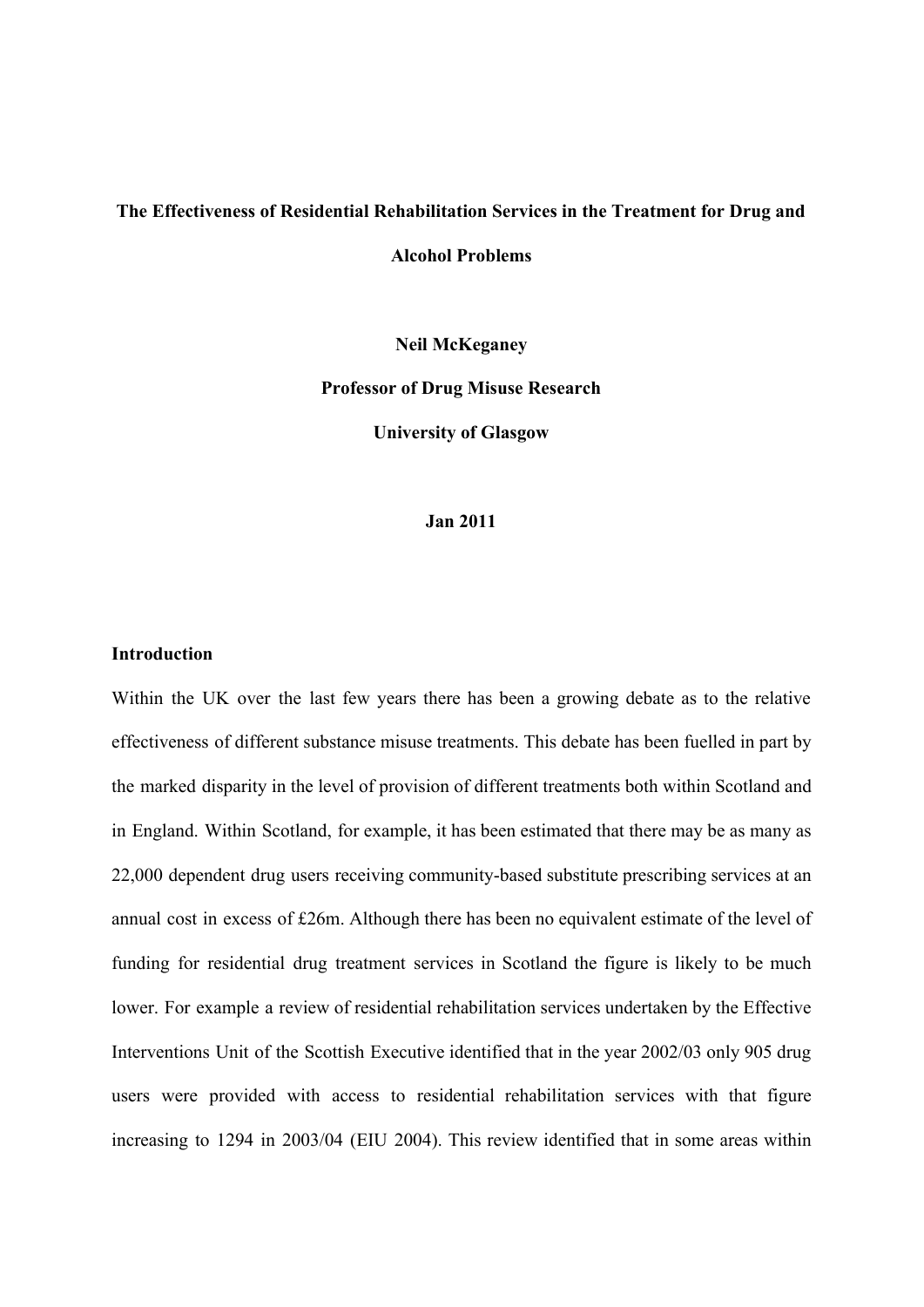Scotland (Moray, Western Isles, Dundee) not a single drug user had been provided with access to such services and in other areas the numbers of drug users provided with access to residential rehabilitation services in 2003/04 was less than ten (Angus (3), East Lothian (3), Fife (3), Forth Valley (5), Moray (1), Shetland (1), Western Isles (1), West Lothian (5), Dumfries and Galloway (4). Similarly in England whilst around 70% of drug users in treatment are thought to be receiving methadone less than two percent are being offered access to residential rehabilitation services. (BBC 2008).

Concerns have been expressed at the low number of residential rehabilitation facilities within the UK at the closure of significant numbers of residential rehabilitation facilities (Addiction Today). At the present time the National Treatment Agency in England is convening an expert group to identify the most appropriate criteria for determining individuals access to residential rehabilitation services on the assumption that there is no one treatment which is suitable for all individuals and that preferably individuals should have access to a wide range of services commensurate with meeting their specific needs. Despite widespread acceptance of the view that it is desirable to have a mixed economy of substance abuse treatment services available in each area nevertheless residential rehabilitation facilities remain a scarce and in some instances under utilised resource within both Scotland and England. Whilst there reasons for this are likely to be complex two key views are likely to be influential in explaining the relative lack of residential rehabilitation services. First there is the view that residential services are substantially more costly than community based services and second there is a view that there is little or no evidence indicating the worth of utilising residential rehabilitation services in preference to the perceived cheaper community based services. Assessing different treatment approaches in terms of their relative costs is by no means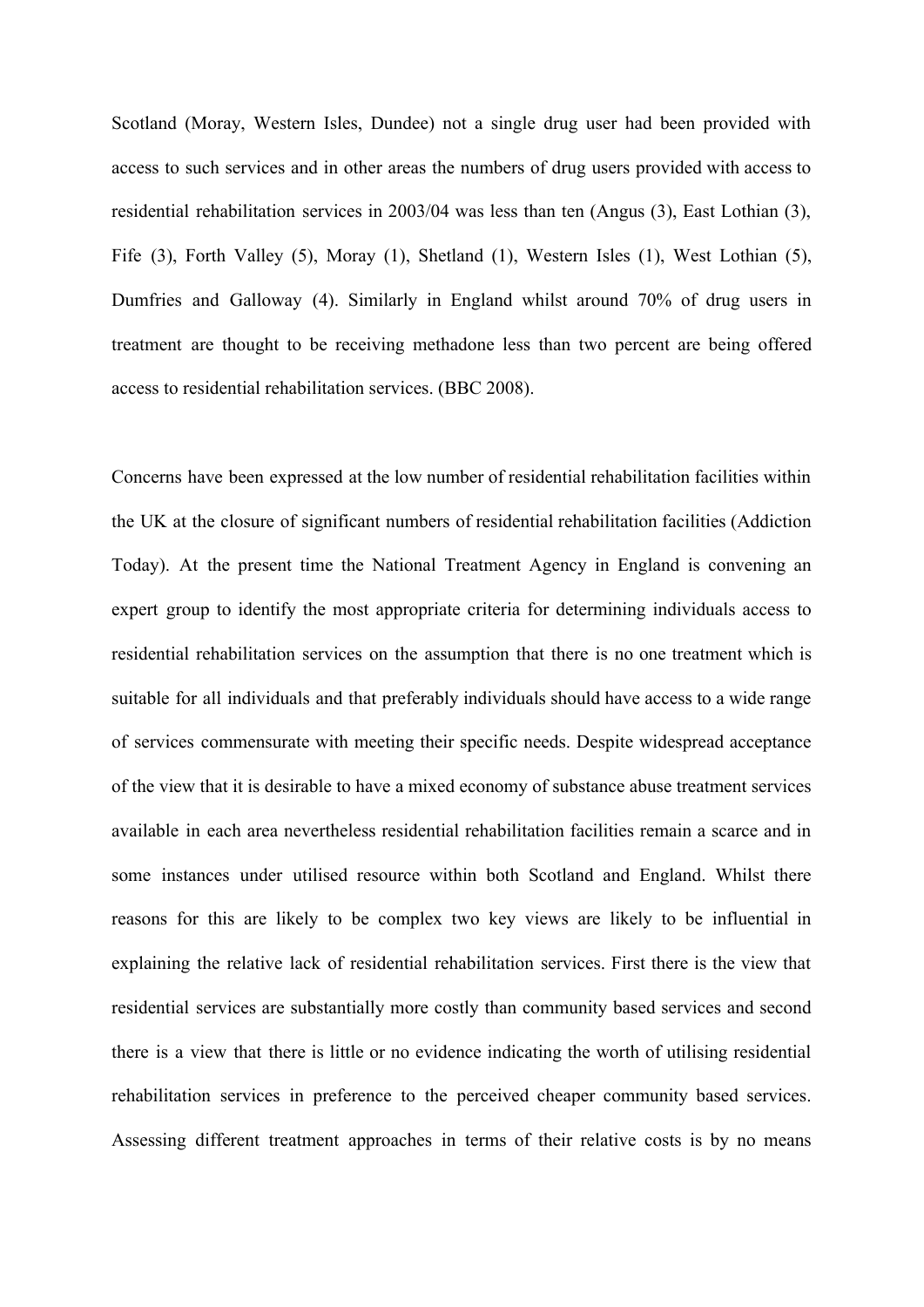straightforward and whilst there is little doubt that methadone maintenance is a cheaper treatment than residential rehabilitation over say a single year the cost comparison may look very different where one is comparing the cost of an individual remaining within a residential rehabilitation centre for a number of months compared to the cost of that individual remaining on substitute medication over many years. Equally of course any difference in the costs of contrasting services needs to be interpreted in the light of the evidence as to benefits associated with each treatment. The greater financial cost of residential rehabilitation compared to methadone maintenance may begin to look very different if after ten years on methadone the individual is still drug dependent compared to an individual who has achieved long term abstinence on the basis of his or her participation within a residential rehabilitation programme over a single year. But is there evidence that residential rehabilitation services are any more effective than community based services in promoting abstinence? The aim in this short report is to seek an answer that question.

## **Assessing Treatment Effectiveness**

The gold standard method for evaluating the effectiveness of a medical procedure is the randomised control study design in which patients are randomly assigned to different treatments often on a double blind basis and in which it is possible to monitor any differential outcomes associated with the various treatments provided. Whilst this approach is appropriate for assessing the effectiveness of a new drug it is often not possible to use the same design in evaluating the effectiveness of a specific service for example comparing residential rehabilitation services with community based services. Within the drug and alcohol field whilst there have been some randomised control trial evaluations of individual treatments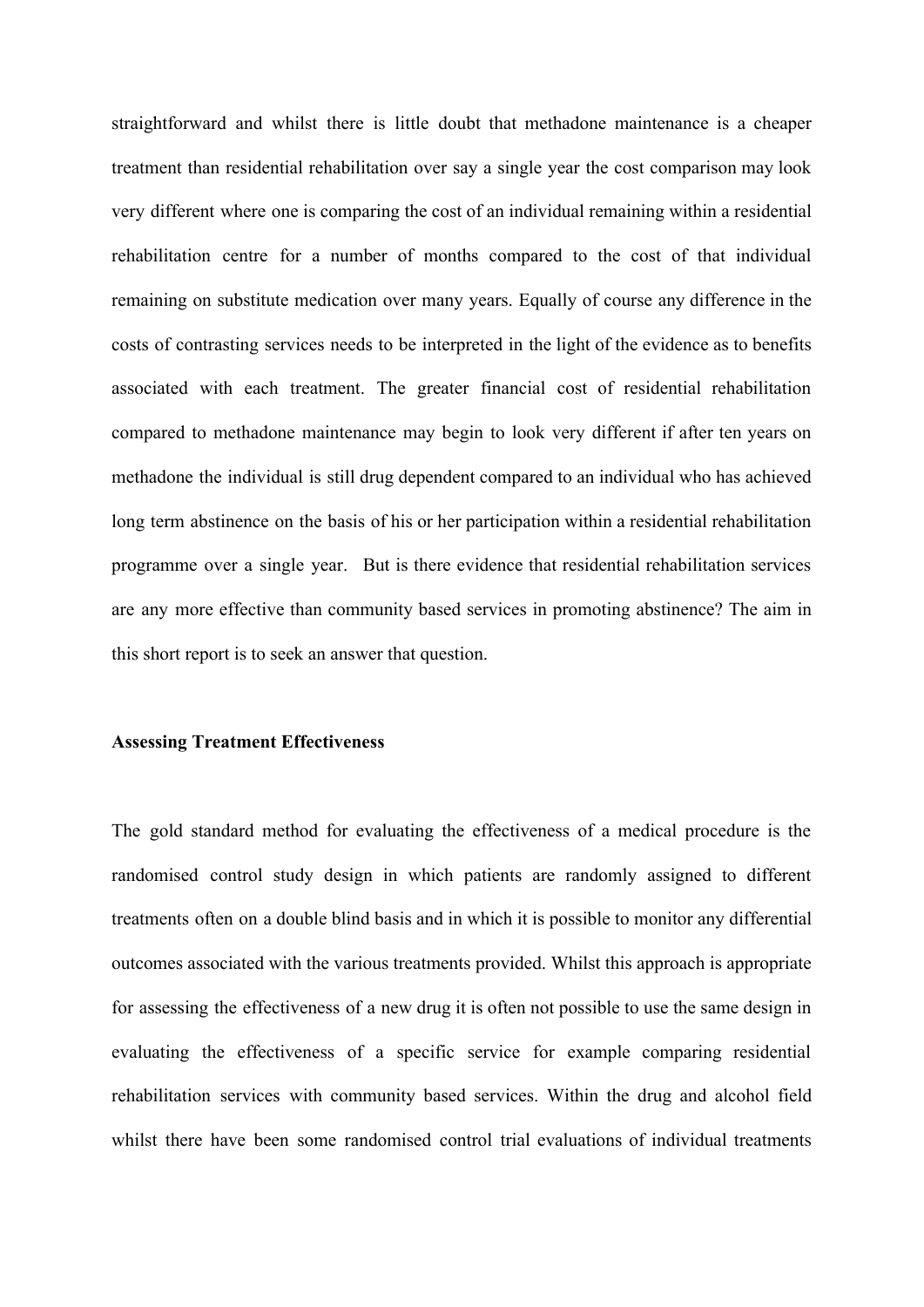much the more common approach to assessing effectiveness has been the use of the treatment cohort design in which individuals beginning a new episode of treatment are assessed at regular intervals in an attempt to identify whether particular treatments or particular combinations of treatments are more effective than others in promoting particular positive outcomes (for example the proportion of individuals becoming drug free, or the proportion of securing stable accommodation and stable employment). One of the difficulties with this study design is the fact that over the period that individual patients or clients are followed up there is a growing likelihood that individuals will move into and out of contact with a growing list of services making it very difficult to determine whether one type of service has been any more influential than any other type. Another area of difficulty associated with those studies using the treatment cohort design is the fact that individuals referred to different services may have differing levels of morbidity or levels of dependency with the result that it is very difficult to compare the outcomes of different services. These difficulties notwithstanding the treatment cohort design with patient follow up interviewing over varying lengths of time has been widely used within the United States and in Europe to assess the effectiveness of drug and alcohol treatment.

Within the UK there have been three manor studies that have used the cohort design to assess the impact of drug treatment services. The first of these was the National Treatment Outcome Research study carried out in England in 2001 and in which a sample of drug users beginning a new episode of drug treatment were interviewed at baseline and then re-interviewed over a four-year period (Gossop et al 2001). The second study, the Drug Outcome Research in Scotland study, used a similar design although followed up drug users over a 33-month period (McKeganey et al 2008). The third study, the Drug Treatment Outcomes Research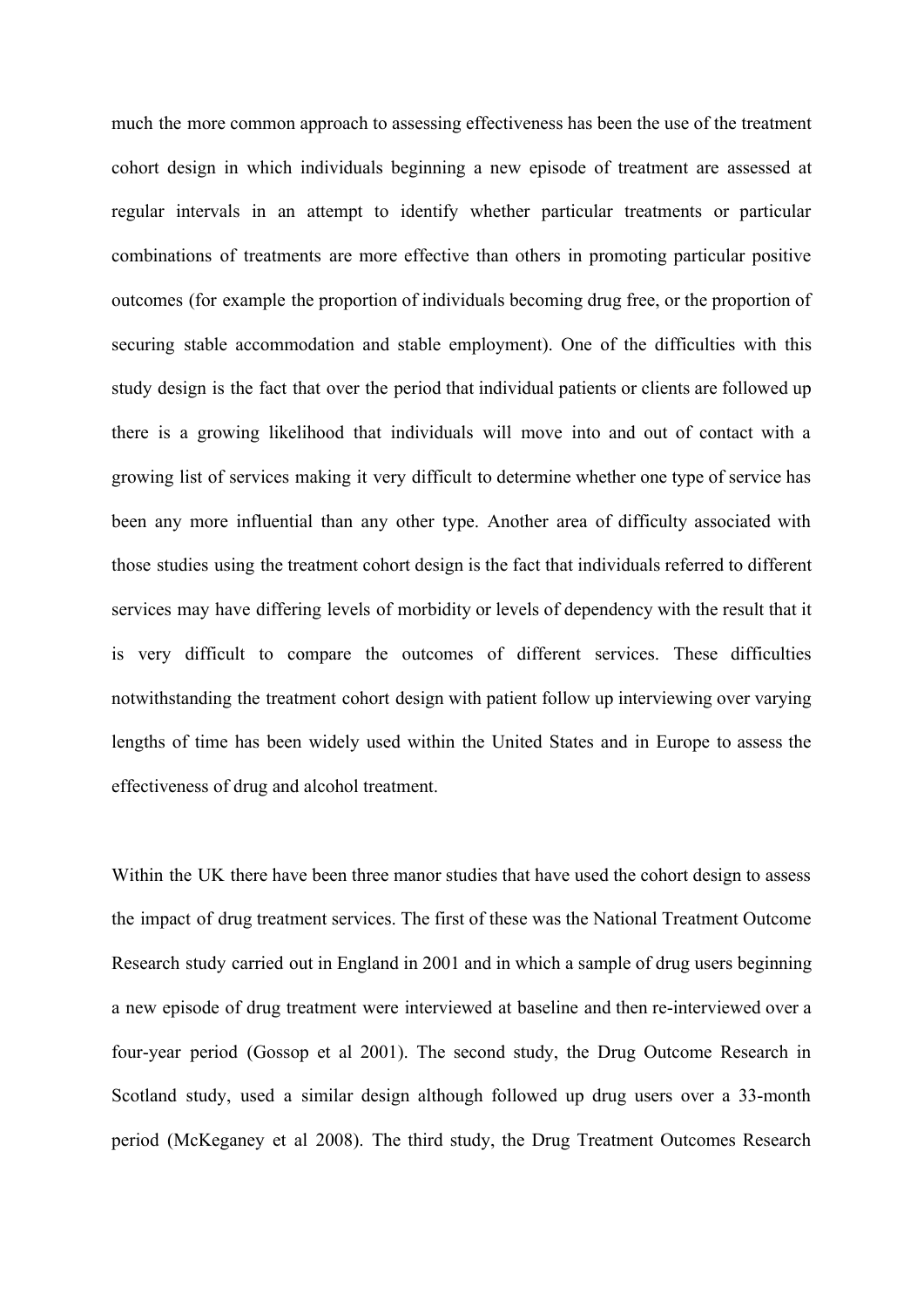Study was again undertaken in England and involved following up drug users over a twelve month period following the onset of their treatment (Jones et al 2009). These three studies comprise the largest data set within the UK on the effectiveness of different drug misuse treatments.

#### National Treatment Outcome Research Study.

The National Treatment Outcome Research study was the first detailed evaluation of drug misuse treatment services in the UK and was undertaken by researchers based at the National Addiction Centre in London. In this study 1075 clients contacting drug treatment services in England in 1995 were recruited into the research with a random sample of 650 clients being followed up over a two to four year period. These individuals were recruited from a wide range of services: 13% were inpatients (85), 26% were in rehabilitation programmes (170), 18% were in methadone reduction programmes (118) and 43% were in methadone maintenance programmes (277). The most common drug problem of the individuals included within NTORS was long-term opiate misuse although more than three quarters were poly drug users and more than half were using psycho-stimulants with most of those using crack cocaine.

As the authors of the NTORS main report point out: "Abstinence is one of the most rigorous outcome criteria for drug misuse treatment." The researchers on this study identified a notable difference in the rates of abstinence between the community and residential services included within their sample:

More than a third (38%) of the residential clients were abstinence from all six illicit target drugs at 4-5 years. The percentage of residential clients who were abstinent from illicit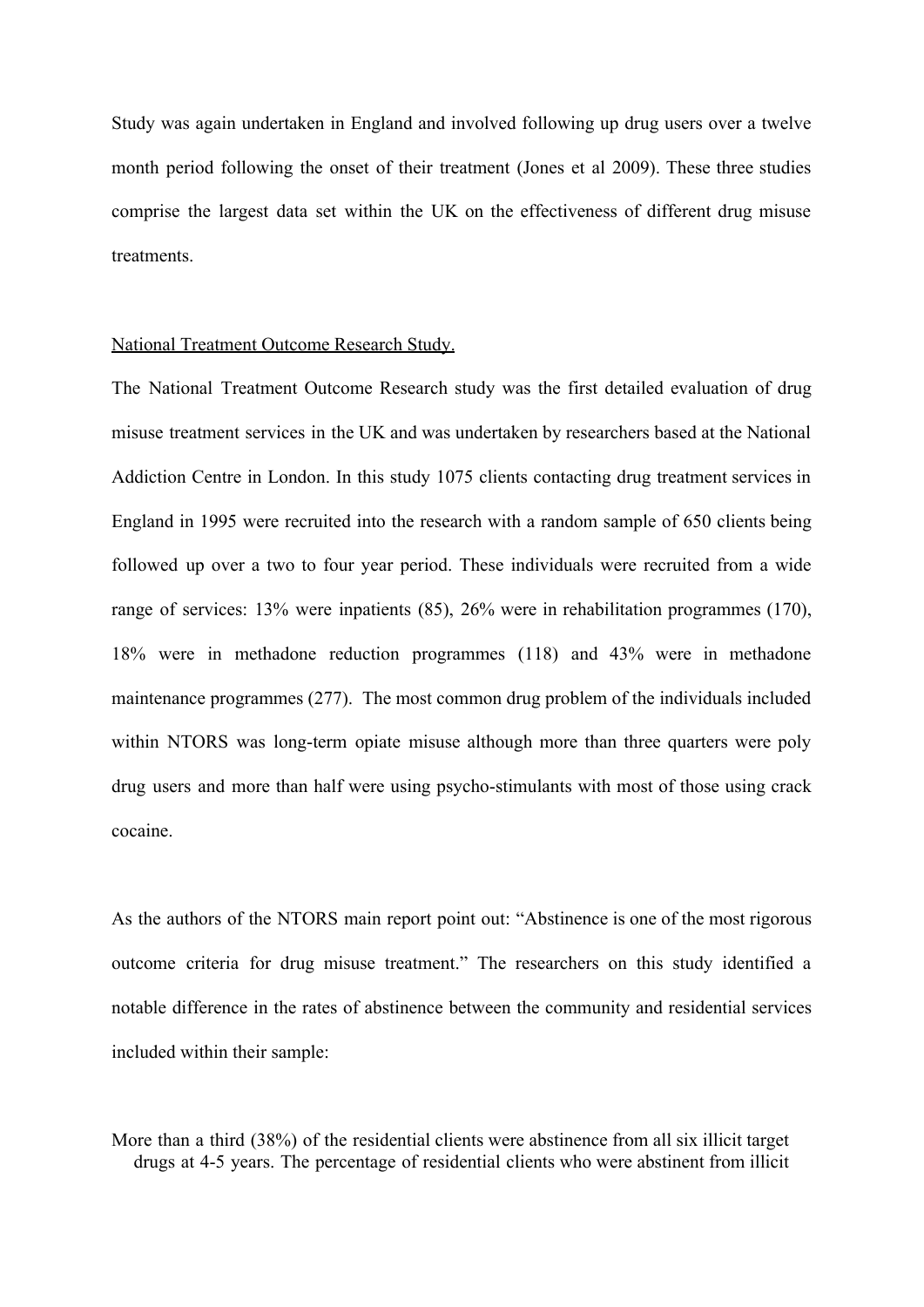opiates (the main problem drugs at intake) increased from 19% at intake to 47% after 5 years. For the methadone clients, more than a third (35%) were abstinent from illicit opiates at 4-5 years compared to 6% at intake (Gossop et al 2001:10)

On the basis of the NTORS study then residential rehabilitation services were associated with a greater proportion of achieved abstinence than the community based services included within the study (47% compared to 35%). This finding of abstinence being more strongly associated with residential than community based services was echoed also in the Drug Outcome in Scotland study undertaken some years following the NTORS study by McKeganey and colleagues.

# Drug Outcome Research Study in Scotland.

In this study 1033 dependent drug users beginning a new episode of drug misuse treatment in 2002 were recruited into the research and followed up over a 33-month period. Individuals were assessed using a core instrument (questionnaire reporting self disclosed information). 28% of the DORIS sample whom were recruited from an agency providing substitute medication other than methadone, 27% were recruited from an agency providing methadone, 20% were recruited from an agency providing non clinical counselling and group work, 12% were recruited from an agency providing residential detoxification and 12% were recruited from an agency providing residential rehabilitation. 3% of clients were recruited from a needle exchange. Overall 43% of the DORIS sample were recruited from a prison based treatment facility.

In the case of DORIS clients the proportion who had a 90 day period of abstinence in advance of being interviewed at the 33-months follow-up point (abstinence was defined as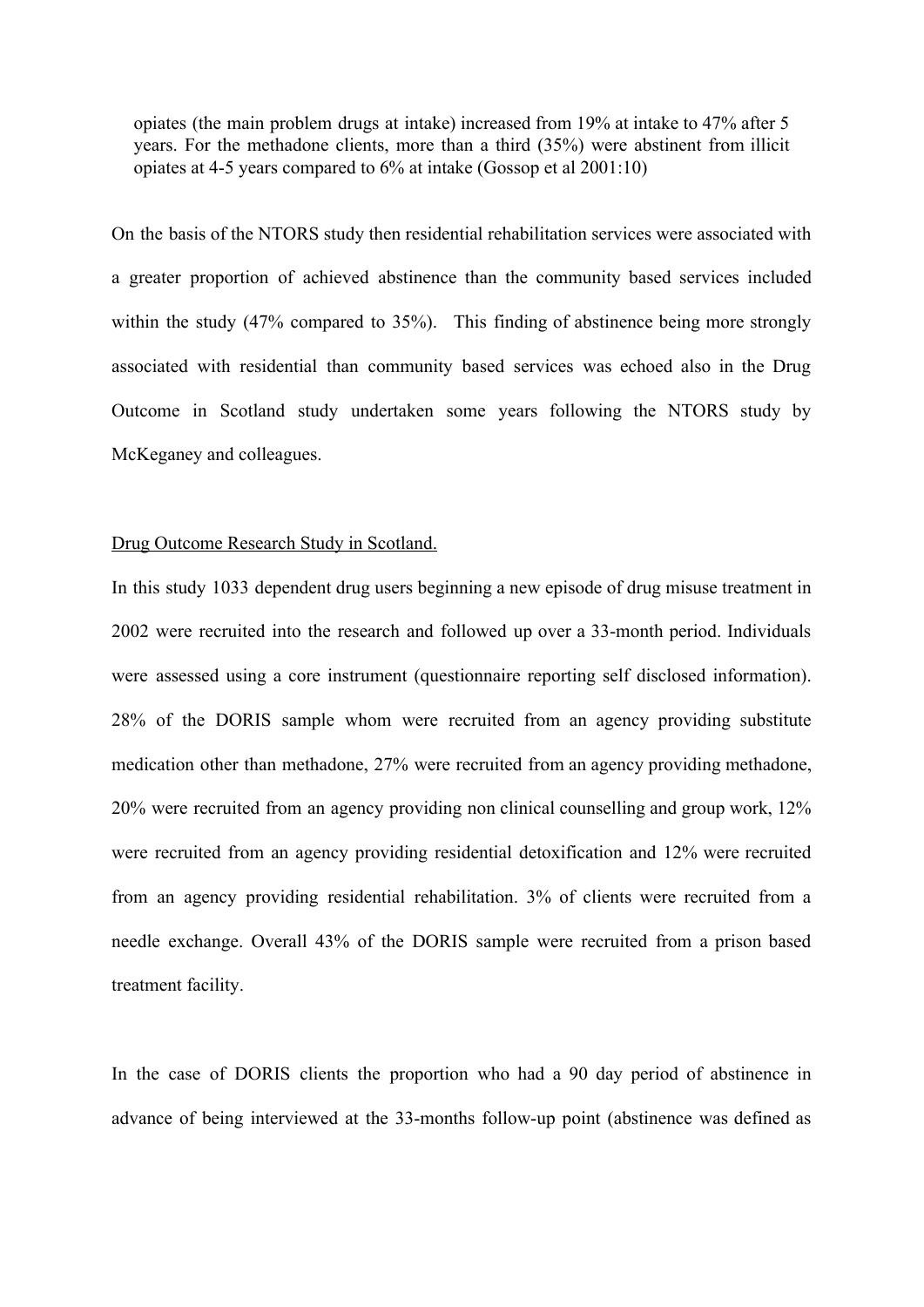free from all drug use other than alcohol and tobacco) ranged from 24.7% of those who had been recruited into the study from a residential rehabilitation services to 6.4% of those who had been recruited from a community based drug treatment service. In relation to those drug users who had been provided with residential rehabilitation at some point over the last 33 months (but who had not been initially recruited from a residential rehabilitation facility) 29.9% attained the 90 day abstinence measure at the 33 month follow up interview compared to only 3.4% of those who had received methadone maintenance at some point during the preceding 33 months (McKeganey et al 2006).

In seeking to explain the markedly different outcomes across the community based and residential rehabilitation services the researchers on this study undertook a multivariate analysis of their data. The conclusion of this further work was that:

On the basis of the multivariate analysis undertaken important differences remained across the treatment types with those clients receiving residential rehabilitation being significantly more likely than their peers to have achieved a 90 day period of total abstinence (McKeganey et al 2006:545)

The researchers on this study explored whether the residential rehabilitation clients greater likelihood of achieving the 90 day abstinent measure could be explained on the basis that those clients presented with lower levels of drug dependency than their community treated peers. Using the Severity of Dependence Scale developed by Gossop at colleagues (1995) the DORIS researchers found there to be virtually no difference in the level of dependency between those respondents receiving residential rehabilitation and those treated only within the community. There was then no indication in the DORIS study that the residential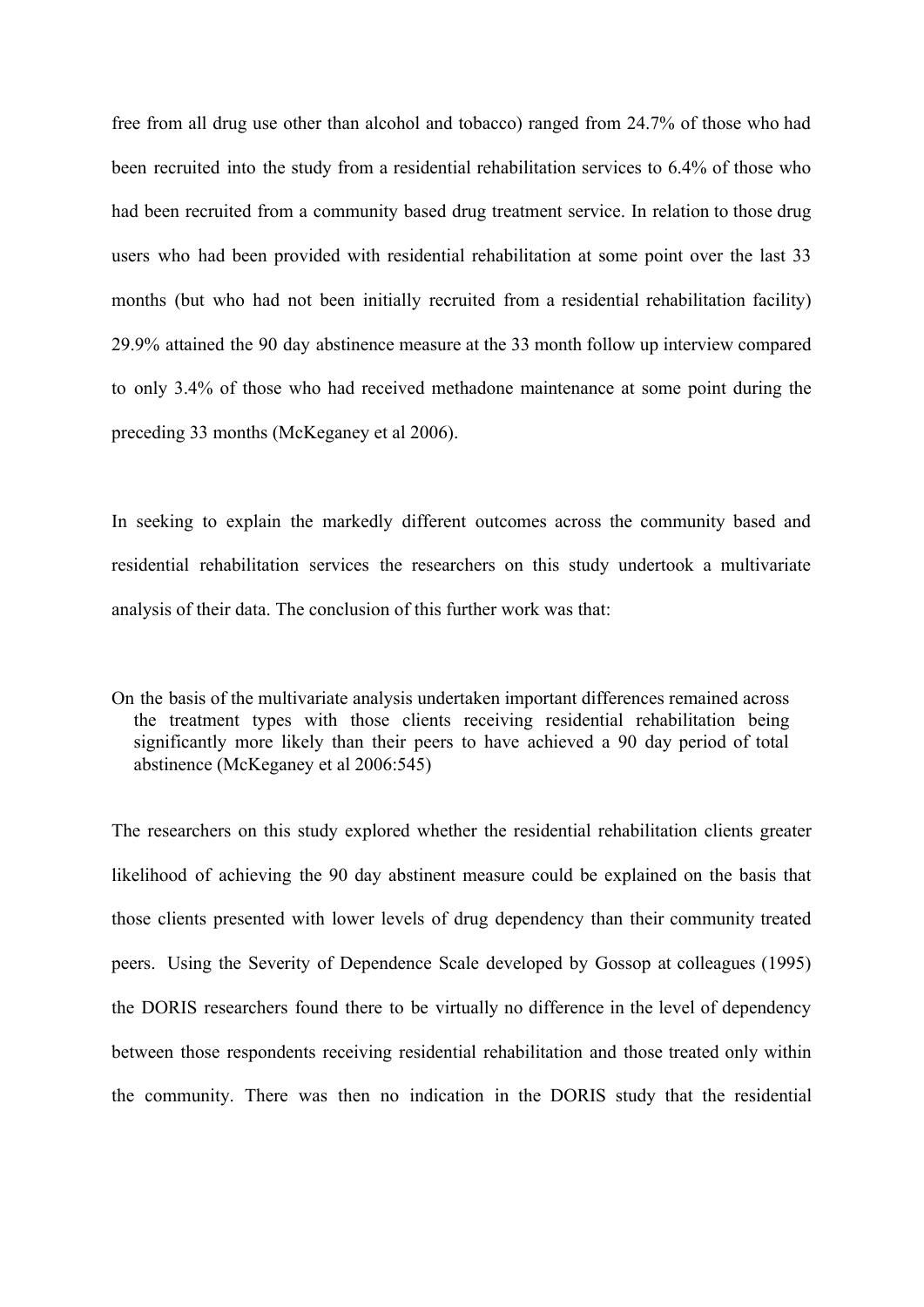rehabilitation services were selecting only those clients whom they judged to have the greatest likelihood of success.

# Drug Treatment Outcomes Research Study

This study utilised a similar follow-up design of re-interviewing a cohort of drug users as the NTORS and the DORIS studies. In the case of the DTORS research 1796 drug users beginning drug treatment between Feb 2006 and March 2007 were recruited into the study and followed up over a 12-month basis. Of the drug users recruited into the study 886 individuals were re-interviewed at the first follow up three to five months whilst of those who received their three to five month interview 504 were interviewed for a third time between eleven to thirteen months after their recruitment into the study. The treatment modalities included within DTORS encompassed in-patient care, specialist prescribing, GP prescribing, counselling, day care, and residential rehab. The DTORS researchers explicitly pointed out that their study design was not intended to determine the effectiveness of specific treatments:

DTORS is not necessarily a suitable basis on which to judge whether particular types of treatment are intrinsically "better" than others, even where a specific modality is significantly associated with an outcome. Further the DTORS study did not sample a non-treatment control group and so the findings cannot compare outcomes to a comparable group who did not receive drug treatment. (Jones 2009:2)

The findings from DTORS were somewhat different to those from either NTORS or DORIS. In particular whilst the researchers identified a positive reduction in levels of drug use following the onset of treatment, with most of the positive changes occurring by the time of the first follow up they did not identify clear differences in drug use reduction associated with specific forms of treatment: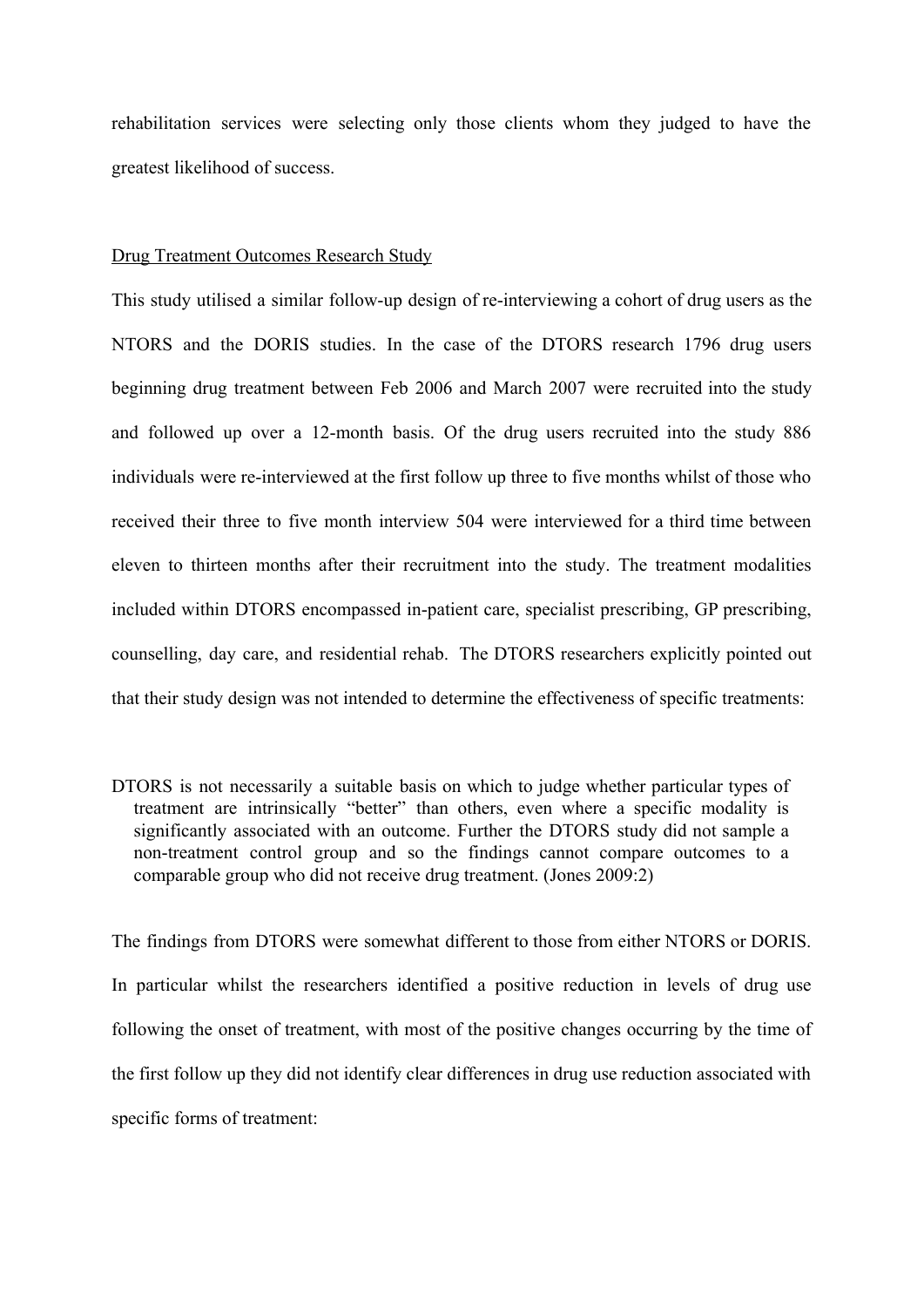Most of the changes occurred by first follow up. For most forms of drug use, no particular treatment modality was more associated with cessation than any other and the route into treatment did not influence drug use outcomes (Jones et al 2009:8)

The lack of clear evidence in the DTORS of drug use outcomes varying by treatment modality was consistent across a range of the other outcome measures used by the researchers. For example in relation to income the authors did not find that any specific treatment modality was associated with a greater increase in legitimate income over the follow up period, in relation to employment there was again little evidence of any specific treatment modality producing better employment outcomes than any other. In relation to reductions in acquisitive crime the authors found no clear difference by treatment modality. In relation to improvements in mental health functioning however using the SF12 instrument the researchers found that those drug users who received residential rehabilitation (and those that had a criminal justice referral as well as those whose primary drug was not heroin) had better mental health scores.

## **Summary**

In interpreting the results of these studies it is important to bear in mind the limitations of the study designs that have been used. To evaluate whether one treatment type is consistently delivering better outcomes than any other treatment type it would be necessary not only to evaluate treatments over an extended period of time but also to ensure that the allocation of clients to particular treatments was undertaken on a random basis and crucially to follow a non treatment cohort to identify the level of improvements similar individuals might achieve on the basis of no treatment being provided. These research conditions have been rarely met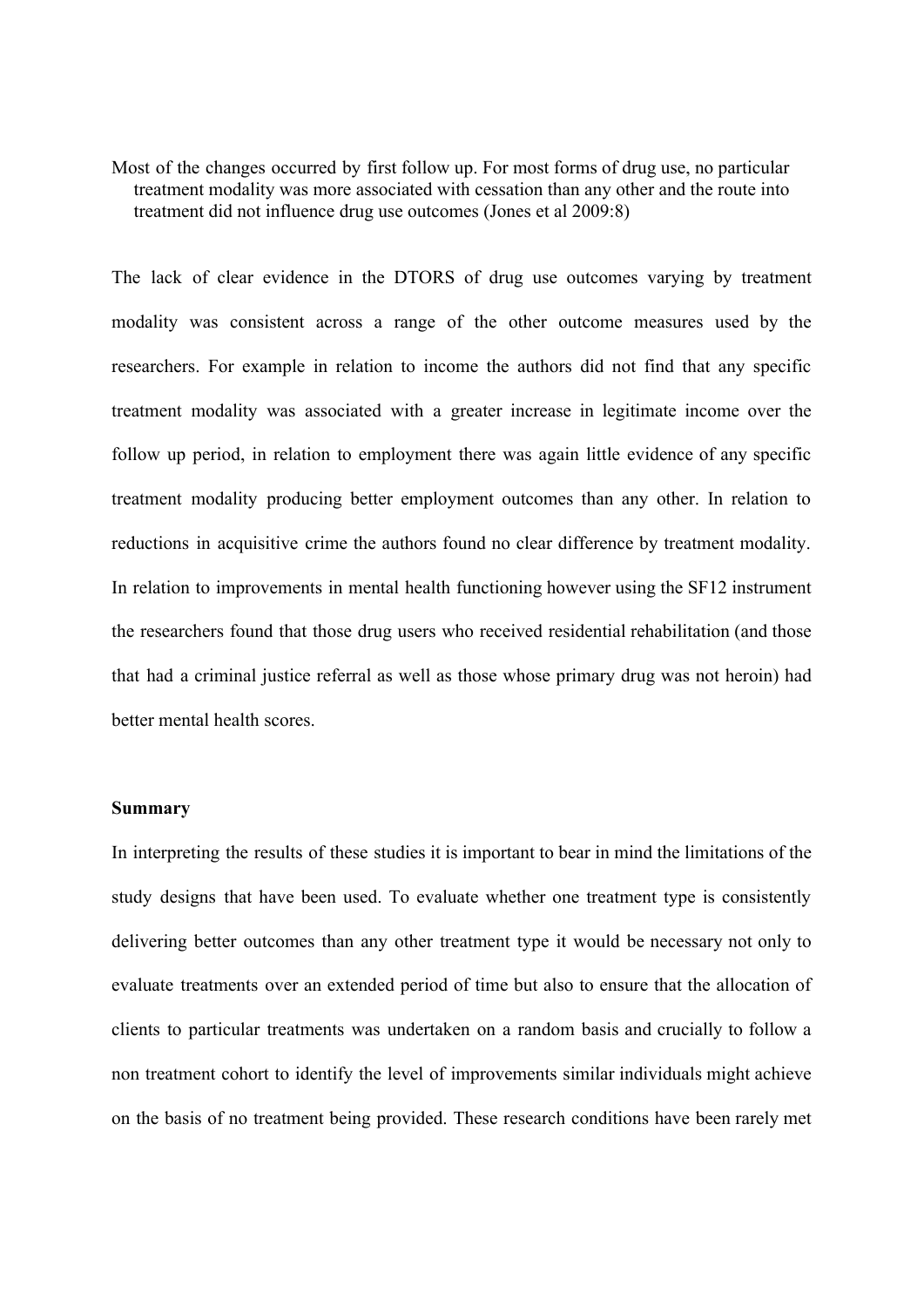within the UK in relation to the treatment of dependent drug use. On the basis of having to rely upon those studies that are available (as opposed to those study designs that one might which were available) the conclusion that one would draw from these studies is that there is a good indication that residential rehabilitation treatment services are associated with a greater proportion of drug users becoming drug free than the community based services. But if this is the indication on the basis of the follow up studies involving dependent drug users what about the data in relation to the treatment of those with an alcohol dependency? This is the focus on the next section.

#### **The Treatment of Alcohol Dependency**

Broadly speaking the research that has addressed the effectiveness of alcohol dependency is both more extensive and more rigorous than that which has been directed at the treatment of drug dependency. The alcohol treatment field has involved more studies, using more rigorous methods (including randomisation) with more clients than the illegal drugs treatment field. To an extent of course this is as one would expect given that the problems associated with alcohol use and misuse are themselves wider ranging than those associated with the use of illegal drugs. The alcohol treatment field has also to an extent produced different findings to those within the drugs treatment field.

There have been a number of major studies comparing the outcomes of different approaches to alcohol dependency treatment. The largest and most well known of these was the US study Project Match (Matching Alcoholism Treatment to Client Heterogeneity) which involved 1726 clients split between an outpatient wing of the trial (N=952) and an aftercare wing (n=774). The key aim of Project Match was to test out whether matching clients to specific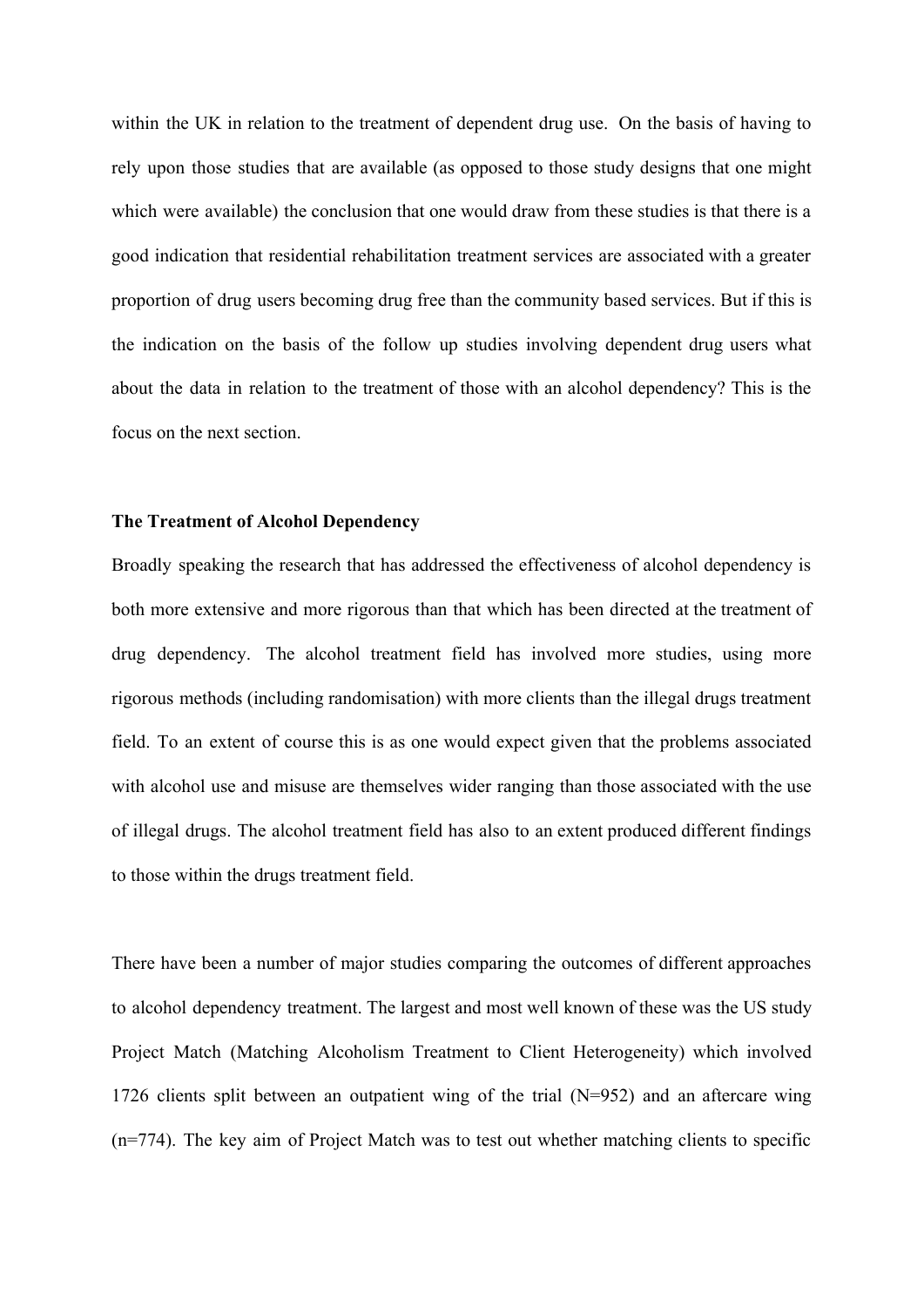treatment would show any notable differences in treatment effectiveness. Clients within both wings of the Project Match study were randomly assigned to their 12-week manually guided treatment which comprised 12 step facilitation therapy along the lines of the principles of Alcoholics Anonymous counselling and support, cognitive behavioural coping skills support, and motivational enhancement therapy (Ashton 1999). Overall the study showed that there few clear benefits associated with client matching nor were there clear differences in the success rates across the three treatments studied. However as Raistrick and colleagues point out, Project Match study was the first time that 12 step facilitation programmes had been subjected to such rigorous evaluation the results of which showed that the approach stood comparison to the other treatment approaches examined (Raistrick et al 2006).

Project MATCH did show however that those clients who were randomised to receive the Twelve-Step Facilitation attended more AA meetings, and that their involvement in those meetings was associated with more positive outcomes at three years (Longabaugh 2003). [Ouimette](http://alcalc.oxfordjournals.org/content/38/5/421.full#ref-29) et al. (1998) have also reported that Twelve-Step and cognitive behavioural approaches are similarly effective in maintaining abstinence from alcohol.

 Following Project Match in 1998 the UK Medical Research Council funded the United Kingdom Alcohol Treatment Trial which sought to evaluate the differential success of two approaches to alcohol treatment: social behaviour and network therapy and motivational enhancement therapy. On the basis of a similar follow up assessments (at three months and twelve months) as have been used in evaluating the impact of drugs misuse treatment the UKATT trial found very little difference between the two treatments studied with regard to reductions in the number of days respondents were alcohol free nor in a measure of the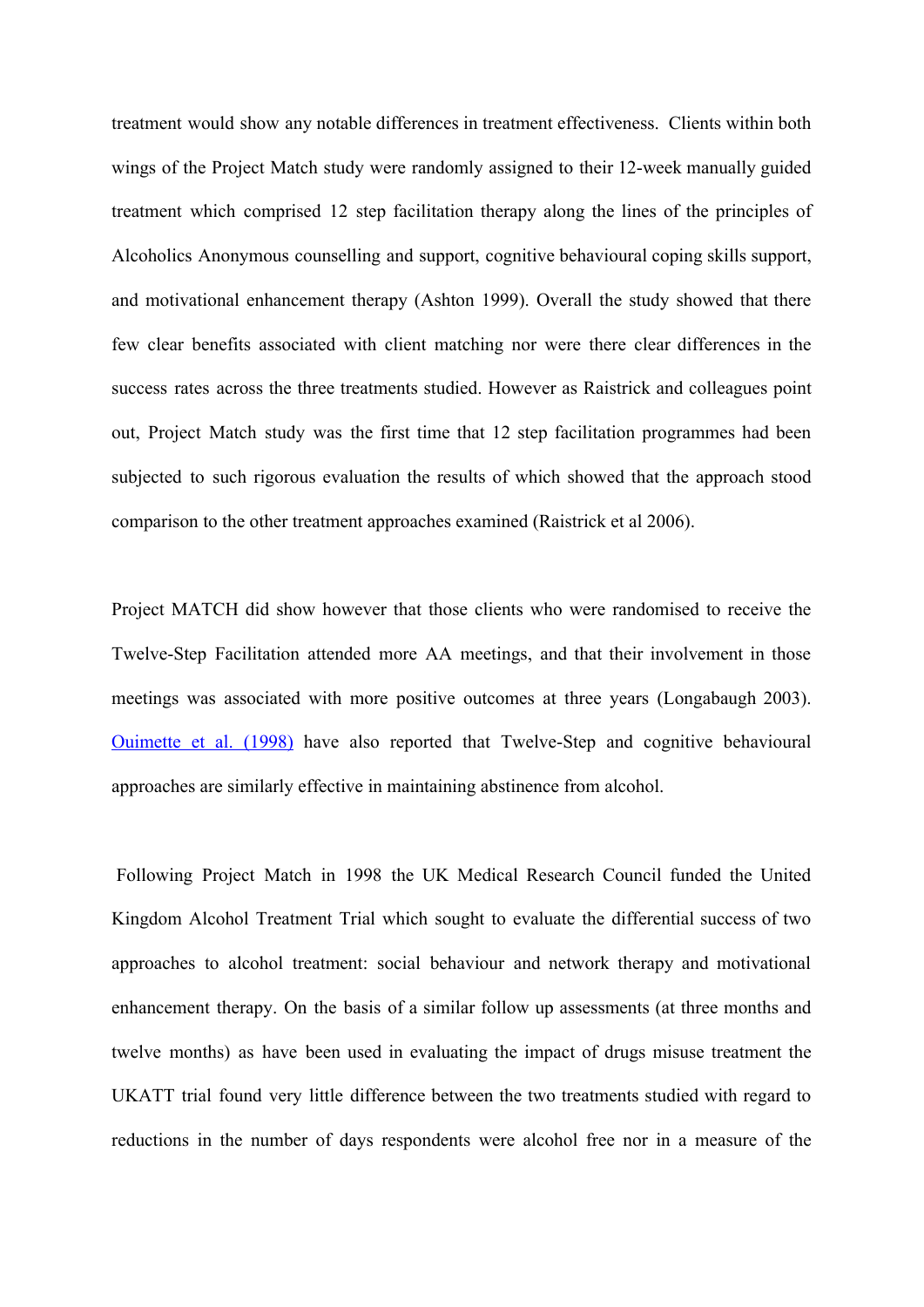number of drinks consumed per drinking day. Overall the UKATT research did show the positive impact of treatment however with over a quarter of respondents experiencing no alcohol related problems at follow up, forty percent of respondents much improved with a reduction in alcohol related problems and some fifty eight percent somewhat improved in the reduction of alcohol related problems. According to Raistrick and colleagues the findings of these two very large studies one based in the US and one based in the UK is that there would appear to be no best treatment for alcohol dependency. This view is congruent with Miller's "Mesa Grande" comparison of a wide range of different approaches to the treatment of alcohol problems (Miller et al 2003).

With regard to evaluating the effectiveness of 12-step residential abstinence based alcohol treatment there has been only very limited research. Kownacki and Shadish (1999) included a small number of randomised and experimental design evaluations of residential facilities using the 12 step approach and concluded on this limited evidence base that:

Residential AA modelled treatments performed no better or worse than alternatives (Kownacki and Shadish 1999).

However Montgomery and colleagues undertook research which involved following 66 alcohol dependent clients who had been involved in a 28 day 12 step residential programme and found that active involvement in the AA programme (as distinct from simple meeting attendance) was predictive of reduced drinking and of individuals feeling that their life had a sense of purpose and direction (Montgomery et al 1995). Gossop et al have examined whether participation within AA meetings can enhance the effectiveness of in-patient alcohol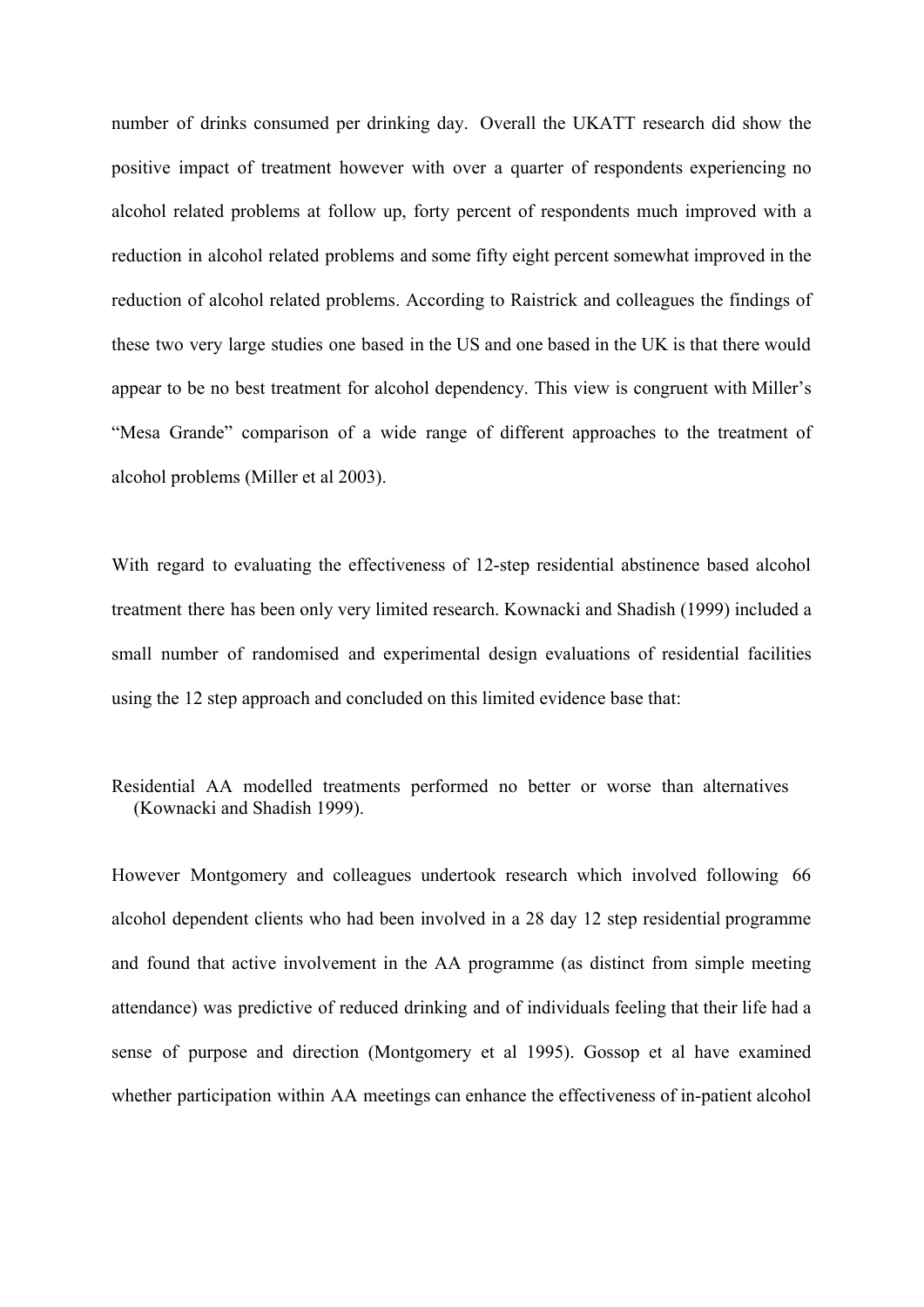treatment. The results of this study were reasonably clear-cut in identifying a positive effect

from AA involvement:

Improvements, both in drinking and in other problems, were reported after inpatient alcoholism treatment. Although some improved outcomes were associated with AA attendance per se, post-treatment reductions in alcohol consumption were more strongly associated with frequency of post-treatment attendance at AA. Those patients who attended AA meetings on a weekly or more frequent basis after treatment reported greater reductions in drinking than did non-attenders and infrequent AA attenders. The relationship between frequency of AA attendance and reduced alcohol consumption was sustained after statistically controlling for potential confounding variables, such as baseline characteristics and length of stay in the inpatient unit. (Gossop et al 2003).

# **Evaluations of Castle Craig Hospital**

In undertaking this review it has been possible to include a number of evaluations of the residential drug and alcohol treatment provided at the Castle Craig Hospital in Scotland. Castle Craig is a medically led residential centre providing treatment for those with a drug or alcohol dependency. The programme within the hospital is based upon the 12-step Minnesota Model often associated with Alcoholic Anonymous and Narcotics Anonymous. In 1999 Hughes undertook a follow up assessment of 96 patients in Castle Craig. These were cases selected from the computerised database within Castle Craig with the sample comprising individuals (or their partners) who had remained in employment during the period of their alcohol dependency. The sample selected for this evaluation were followed up on average over a 21-month period (the follow-up period for the clients ranged from six month to thirty five months). Data for this evaluation were obtained on the basis of a follow up questionnaire which was returned by 75 of the 96 individuals sent the questionnaire (response rate 78%). 41% of those followed up had been continually abstinent (from all alcohol) during the follow up period. A further 19% were categorised as having had a good "outcome"- defined as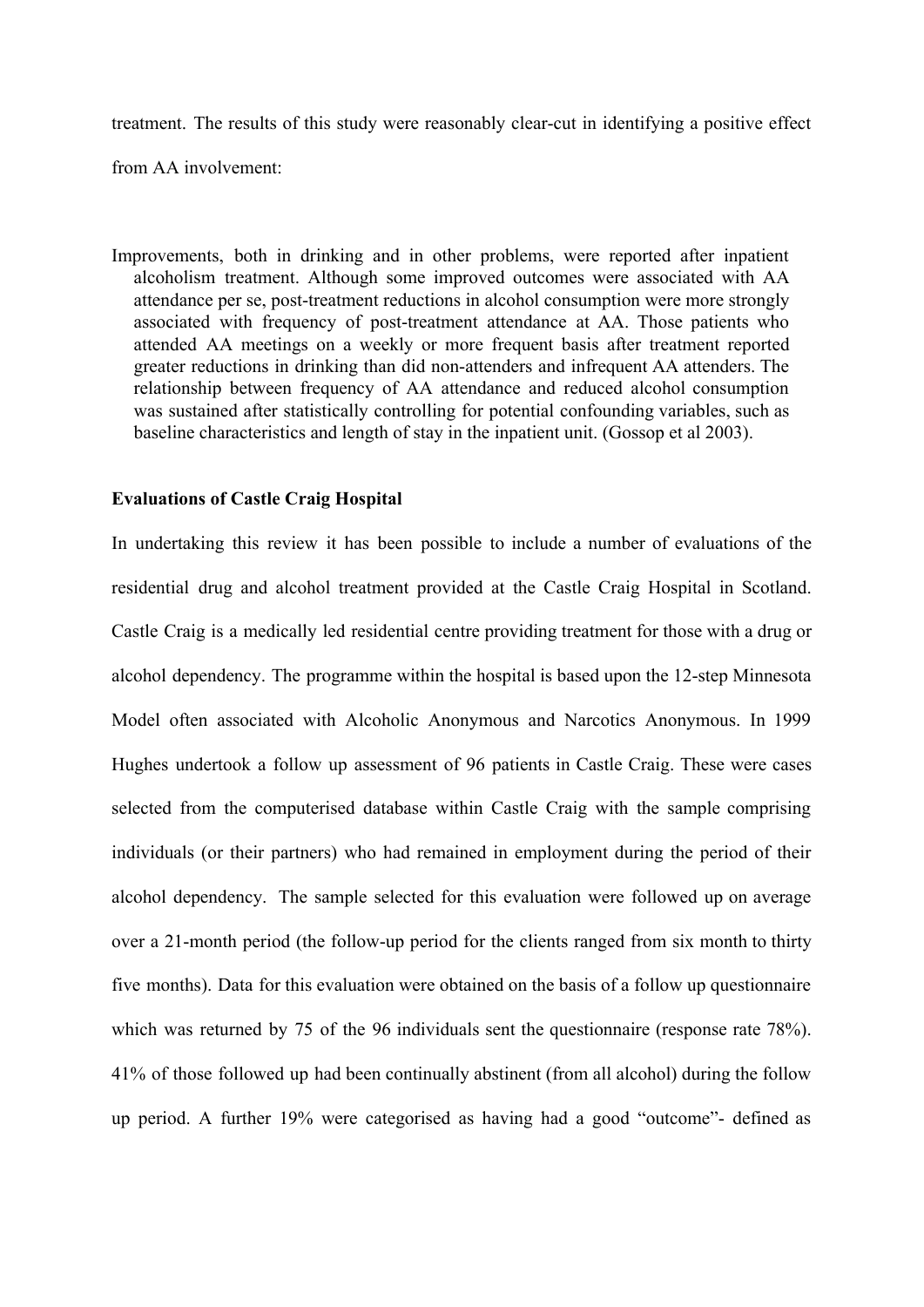having had no more than three relapses and a period of continuous abstinence of six months duration. A further study undertaken by McCann and Amos in 2000 reported treatment outcome data on all patients participating within the Castle Craig Extended Care Unit for the period September 1997 to August 1999. This study involved a total of 206 patients who were followed up on average 429 days after their recruitment into the study. In total 57.6% (n=119) of patients completed the treatment programme within the Extended Care Unit of whom 48% (n=57) maintained a continuous period of abstinence from all drugs and alcohol during the follow up period. A further 14% were characterised as having had a good outcome of treatment defined as having no more than three relapses and a continuous period of abstinence for at least three months prior to the follow up contact point. Over sixty percent of those followed up reported that their physical health had been much improved as a result of their treatment, over fifty percent reported that their mental health had much improved and approaching 70% reported that their quality of life had much improved as a result of their treatment. These are impressive levels of achievement (albeit based on self report) from a group who were experiencing major physical and mental health difficulties at the point of their admissions.

A third evaluation of Castle Craig residents was undertaken in 2007 by Dr George Christo, a leading figure in the world of drug treatment evaluation. Christo has reported outcome data on all cocaine addicted patients entering treatment within Castle Craig between January 2004 and August 2006 (n=141). The average duration of patients leaving Castle Craig on a planned (i.e. not premature) basis was 19 weeks compared to an average of 8 weeks for those who were prematurely discharged. In total 51.8% of patients were the subject of a planned discharge and 48.2% were discharged prematurely on an unplanned basis. The average follow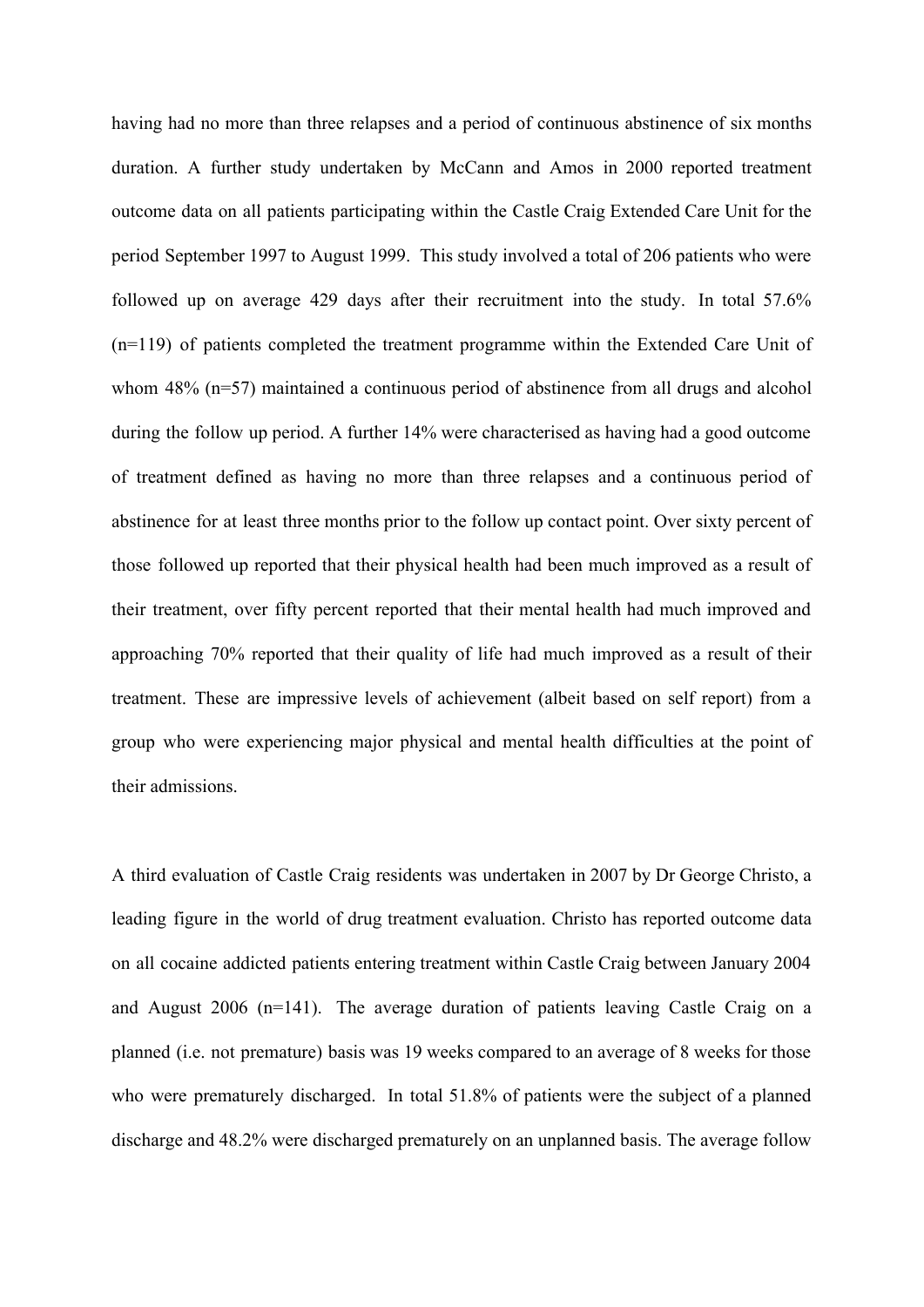up period in this study was 79.4 weeks and overall 75.9% of patients were successfully followed up. According to Christo 60% of those who were followed up had a CISS (Christo Inventory Score) of less than 6 indicating a good outcome of treatment and 40% had a Christo Score of 7 or more indicating a poor outcome. 46% of those patients who successfully completed their detoxification and who were followed up were totally abstinent. Amongst those who completed the full range of their treatment within Castle Craig 66% were totally abstinent on follow up. According to Christo:

Castle Craig Hospital appears to be providing a service for very dysfunctional cocaine dependent people with complications from lack of support, poor health, psychological problems, and lack of occupation. However good outcomes are achieved despite these high levels of dysfunction at intake. (Christo 2007)

#### **Conclusions**

It is clear on the basis of the research that has been undertaken that abstinence based residential rehabilitation services can have a significant beneficial impact on facilitating individuals recovery from dependent drug and alcohol use. That evidence is perhaps at its clearest in relation to the studies evaluating the impact of drug misuse services although it is also indicated in the literature on the impact of services in facilitating individuals recovery from alcohol dependency.

However, in assessing the effectiveness of treatment services it is important to draw a distinction between the effectiveness of a service or a treatment modality and the evidence of that effectiveness. A specific treatment agency may well be highly effective in facilitating individual's recovery from dependent drug and alcohol use even where there is little evidence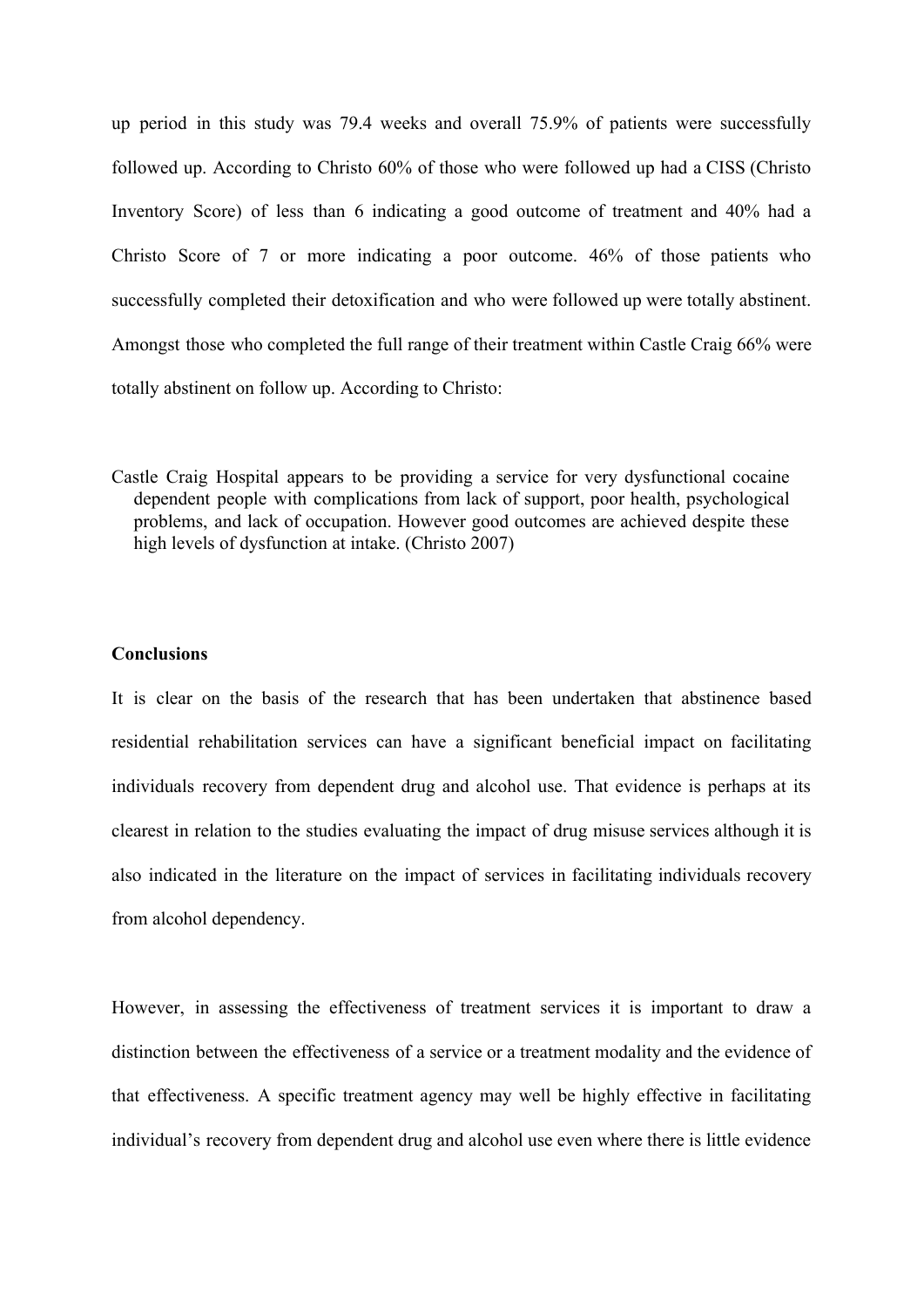that this is the case. Similarly, simply because research has shown that a particular treatment modality is effective in facilitating individual's recovery from dependent drug use this does not mean that each specific agency providing that treatment will be equally effective. In the case of the evidence to establish the effectiveness of residential rehabilitation services there has simply been too few studies to resolve any and all of the questions a service commissioner may deem require resolution before enabling full use to be made of those services within his or her area. Nevertheless evidence where it relates to the functioning of specific clinics is important and as was seen in the data relating to past evaluations of Castle Craig there are clear indications that this clinic is indeed achieving a high level of positive outcomes in its treatment of those with a drug or alcohol dependency.

There is a danger in policy and professional discussions about drug and alcohol treatment of assuming that the relative lack of evidence of the effectiveness of specific treatments amounts to the same as indicating that those treatments are ineffective when in reality what the evidence shows more powerfully than anything else is its clustering around specific treatments and its lack of focus on other treatments. Equally, even where there is clear evidence that a specific treatment or agency is highly effective this does not mean that each and every example of that treatment modality will be equally effective. According to Raistrick and colleagues (2006) there is a strong and variable "treatment effect" associated with the individual therapist involved in any individual's care. Two similarly focussed agencies, following the same programme, though with different staff may produce highly different outcomes in terms of the level of rehabilitation of individual clients. These shortcomings in the extent and the nature of the available evidence can severely compromise the provision and support of high quality treatment agencies within the addictions.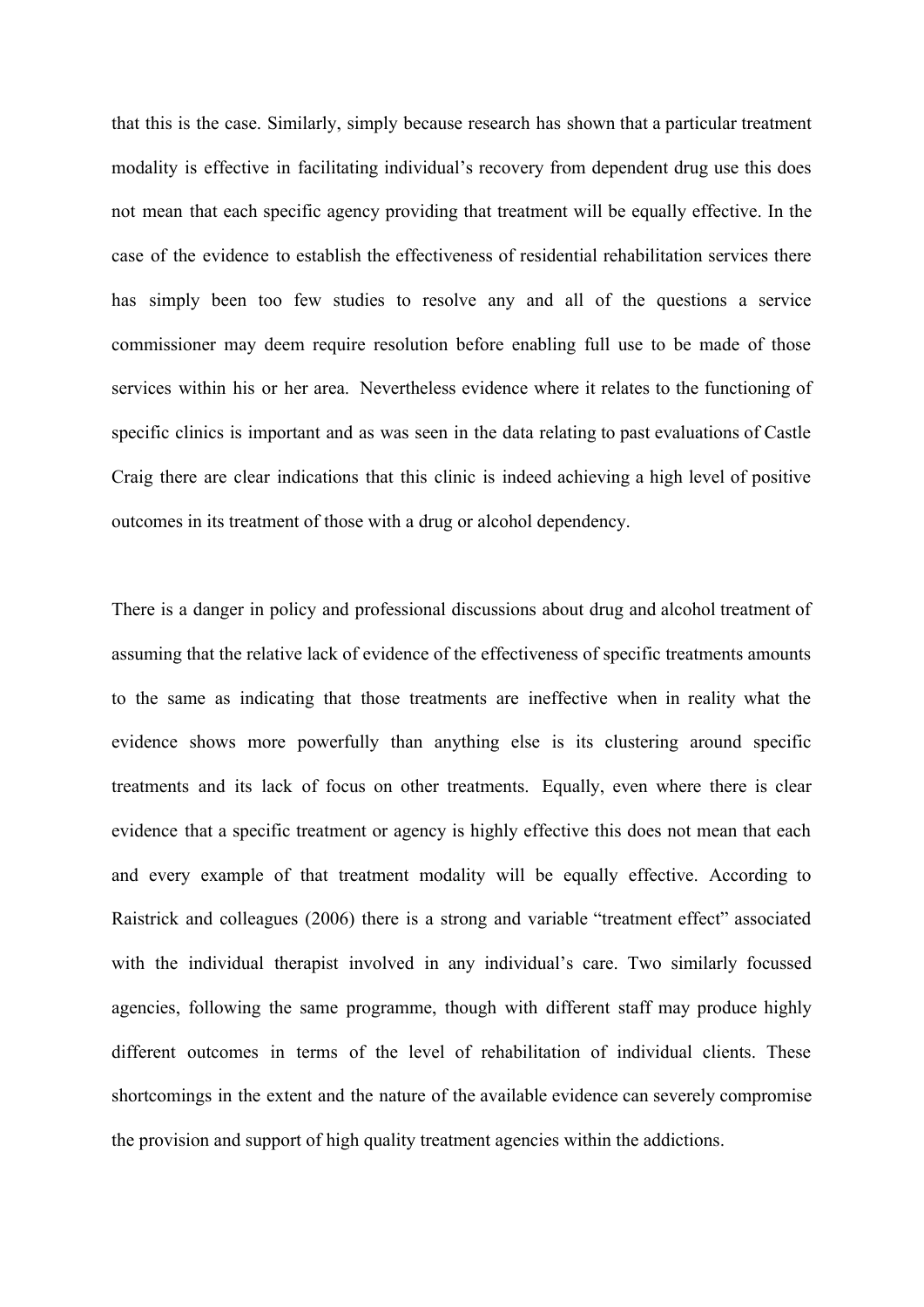One way though which some of these difficulties have been resolved in the addictions field has been through the application of common standards of professional care. Residential rehabilitation agencies for example require to be assessed by the Care Commission to ensure that those agencies meet the appropriate standards of care. Although individual service commissioners may be reassured by the fact that an agency has attained the appropriate level of certification the very nature of the judgements involved are highly variable. As a result the certificatory system cannot provide the level of stability to ensure the continued provision of a mixed economy of addiction treatment services.

As an alternative to basing judgements on whether to commission specific services on the fluctuating evidence of effectiveness or of evidence the American Society for Addiction Medicine has sought instead to match clients needs to service provision within the drug and alcohol dependency field. The use of what are termed "patient placement criteria" is an attempt to ensure that the drug and alcohol treatment field maintains a mixed economy of services ranging from those that are based within the community providing low intensity care and treatment, to those providing specialist services often within a residential setting. The ASAM model sets out four levels of care in which services operating at level one work with clients where there is no withdrawal risk, where the individual is willing to cooperate in his or her treatment but needs support in fostering a level of motivation, where the individual has a supportive recovery environment, strong coping skills and is able to maintain abstinence with minimal support. Level two agencies work with clients where there is a low level of withdrawal symptoms where the individual may have mild emotional problems, where there may be some resistance to treatment and a need for some level of encouragement to remain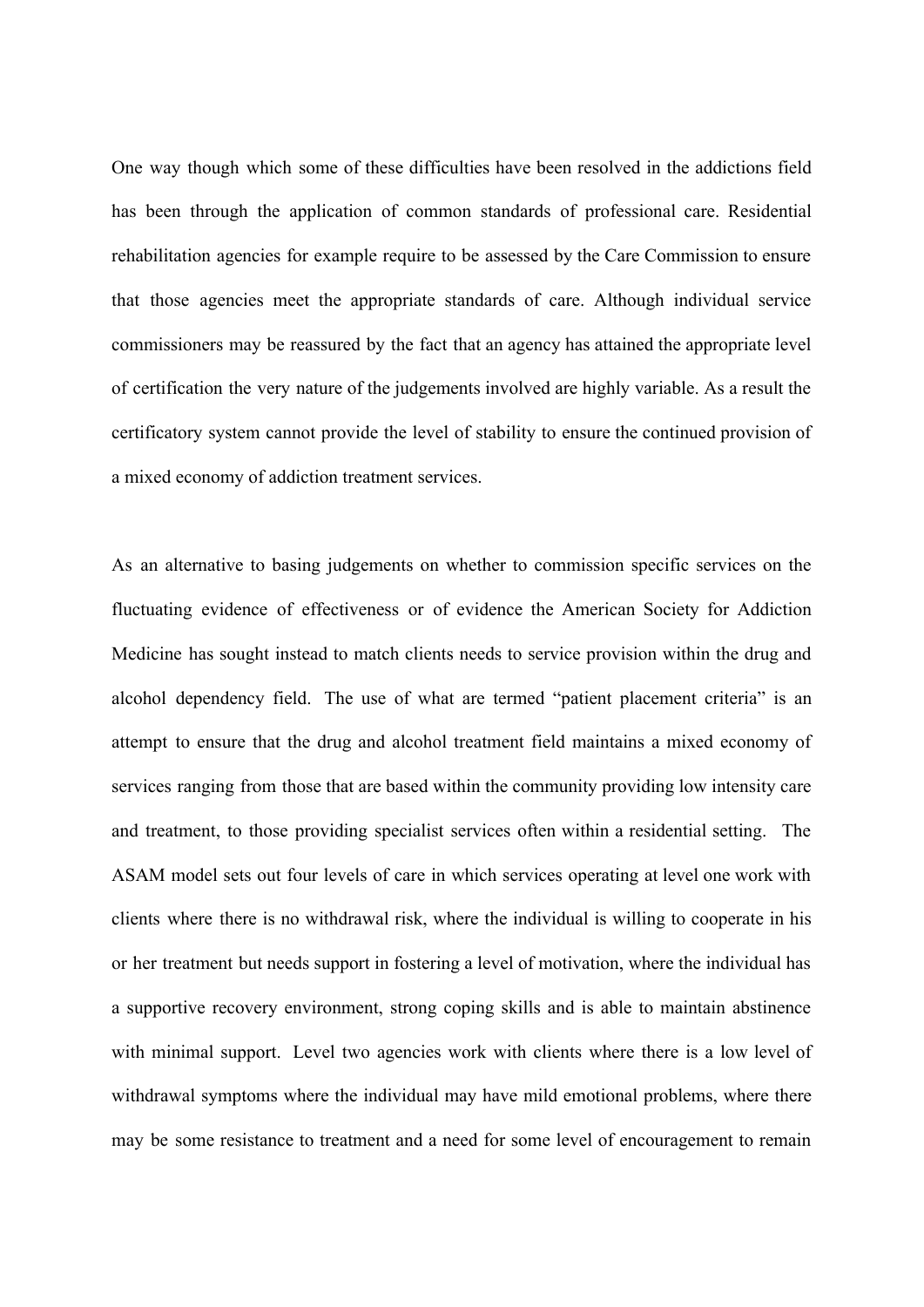engaged within treatment and where the individual is living within an environment that may be unsupportive of treatment but which the individual can cope with without requiring residential support. Level three care involves the provision of medically monitored in-patient care, where there is a severe risk of withdrawal, where the individual may have moderate to severe emotional needs requiring a 24 hour structured programme, where resistance to treatment may be high, and where the risk of relapse is also high and where the environment the individual would otherwise be involved with is highly threatening for their recovery. Level four care is medically managed, involves working with individuals where there is a severe risk of withdrawal, where there is a need for 24 hour nursing care, severe emotional problems including the provision of psychiatric support, and where there is a real risk to the individual's recovery arising from the environment in which they would otherwise be spending time within.

The aim within the ASAM placement patient system is to ensure that individuals are provided with the kind of treatment and care that is appropriate to their level of need. The model then is somewhat different to that within the UK where amongst service commissioners there may be a perception that all treatments are equally effective and where there is therefore no strong case for opting, other than very rarely, for the more costly residential rehabilitation services. The situation within the UK is beginning to change. The National Treatment Agency in England has recently convened an expert group to develop a set of patient placement criteria that are appropriate for the use of residential rehabilitation services within the UK and which can guide service commissioners and referral agencies in determining not simply whether they should be supporting residential rehabilitation services in their area but rather at what point and with which patients should residential rehabilitation services should be being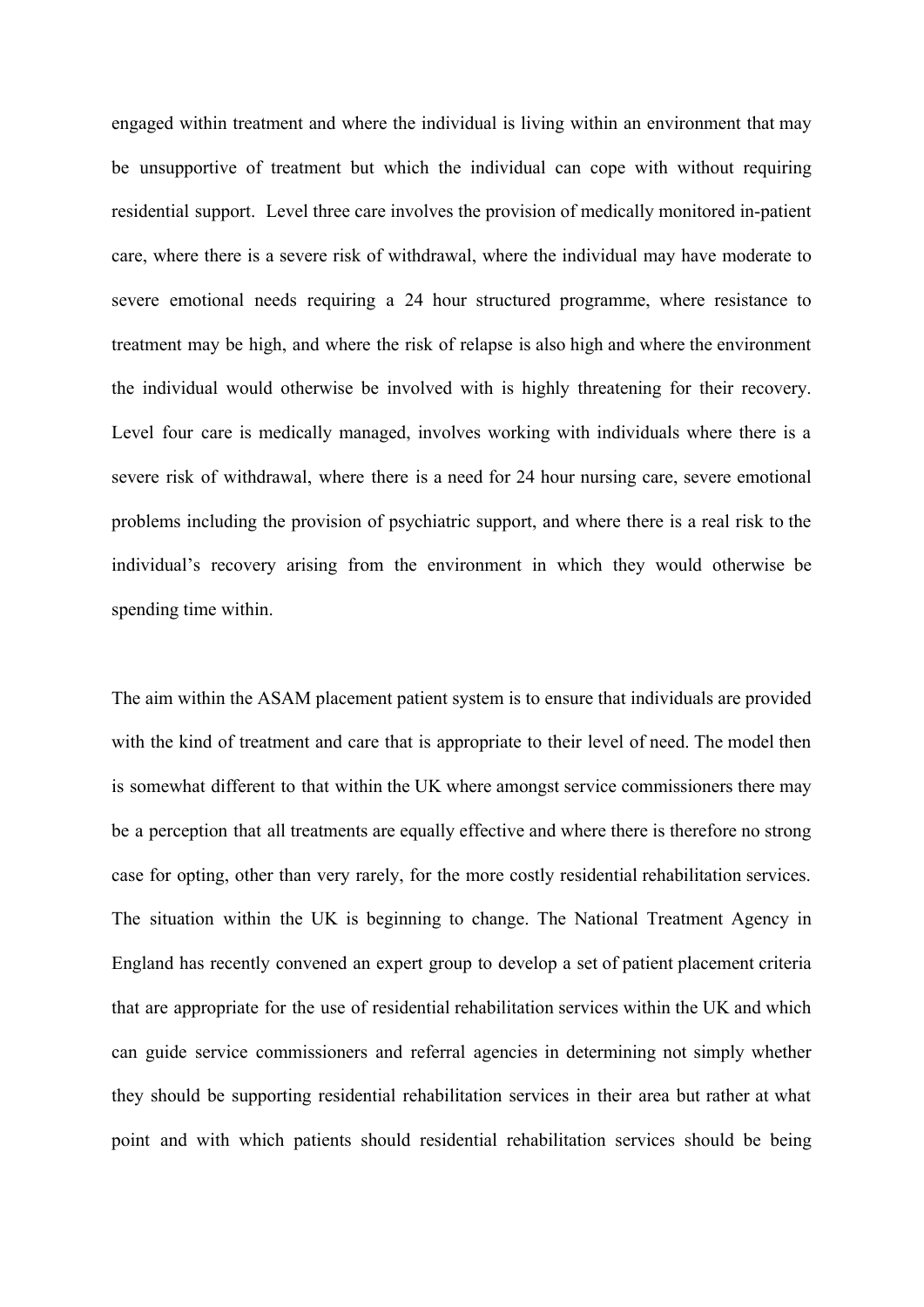provided. Importantly, where the patient placement criteria are combined with a rigorous system for assessing the quality of care within individual agencies (preferably combining both the statutory assessment and research evaluation as has occurred within Castle Craig) it should be possible to overcome the shortcomings in the evidence base and to ensure the appropriate use residential rehabilitation services for the treatment of those with a drug and alcohol problem.

# **References**

Ashton, M. (1999) Project Match: Unseen Colossus. Findings Issue 1

Christo, G (2007) Outcomes for Cocaine Addicted Patients at Castle Craig Hospital

Effective Interventions Unit (2003) Residential Detoxification and Rehabilitation Services for Drug Users.

Gossop, M., Marsden, J., Stewart, D. (2001) NTORS After Five Years The National Treatment Outcome Research Study Changes in substance use, health and criminal behaviour during the five years after intake. National Addiction Centre

[Gossop](http://alcalc.oxfordjournals.org/search?author1=Michael+Gossop&sortspec=date&submit=Submit). M., [Harris](http://alcalc.oxfordjournals.org/search?author1=Jennifer+Harris&sortspec=date&submit=Submit), J., [Best,](http://alcalc.oxfordjournals.org/search?author1=David+Best&sortspec=date&submit=Submit) D., et al (2003) Is Attendance at Alcoholics Anonymous Meetings after Inpatient Treatment Related to Improved Outcomes: A Six Month Follow up Study. Alcohol and Alcoholism (2003) 38 (5): 421-426. doi: 10.1093/alcalc/agg104

Hughes, R (1999) Report on Follow Up Study Carried out on 96 Patients in Employment.

Jones, A., Donmall, M., Millar, T., Moody, A., Weston, S., Anderson, T. Gittins, M., Abeywardana, V., D'Souza, J (2009) The Drug Treatment Outcomes Research Study (DTORS): Final outcomes report Research Report 24

Kownacki, R., Shadish W. (1999) Does Alcoholics Anonymous Work? The Results from a meta analysis of controlled experiments Substance Abuse and Misuse 34 1897-1916

Longabaugh, R (2003) Involvement of Support Networks in Treatment Recent Developments in Alcoholism 16 133-147

McCann, M., Amos, S ((2000) Follow up Study on All Patients who Participated in the Extended Care Unit at Castle Craig.